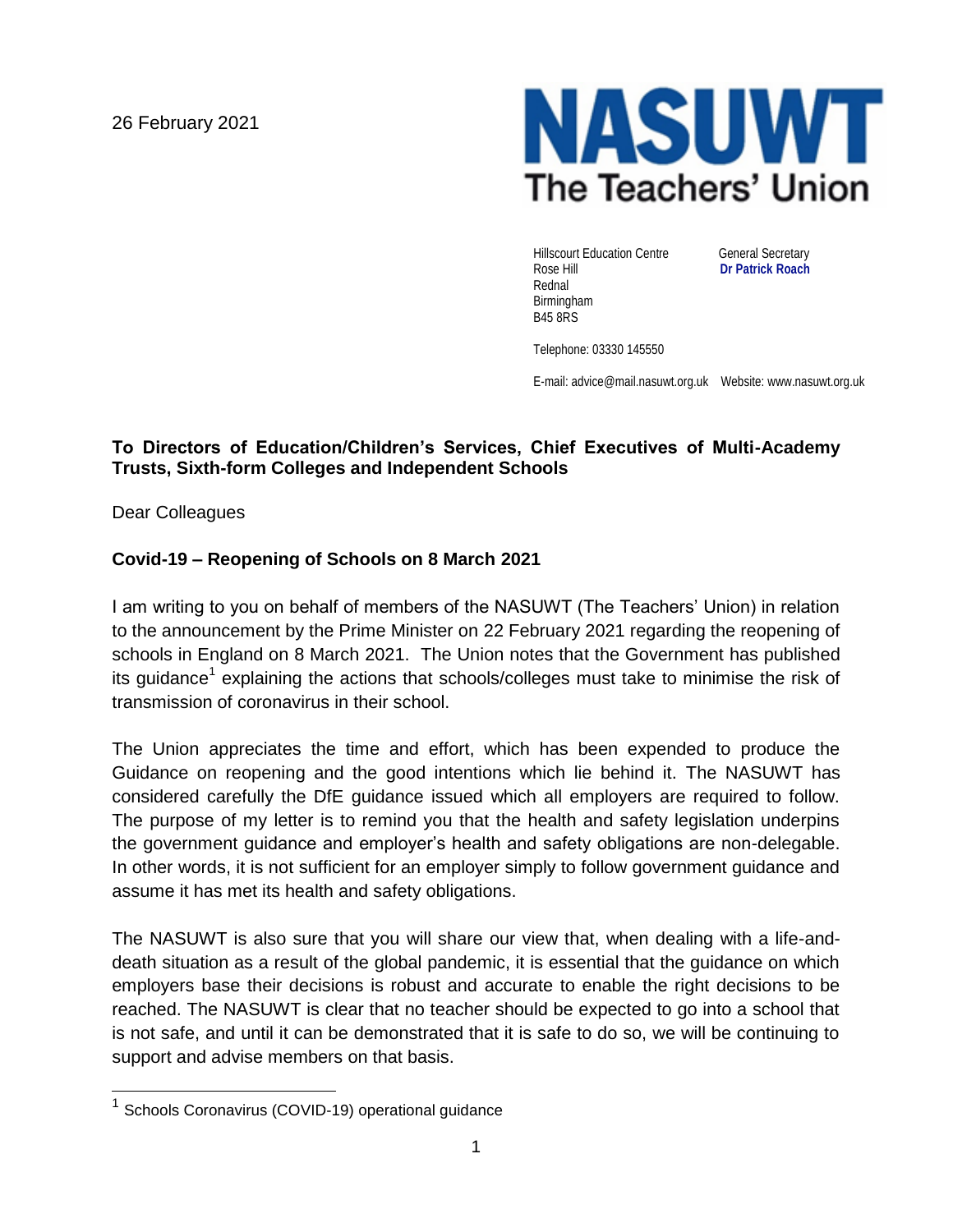The NASUWT looks forward to working with you to ensure that the health, safety and welfare of staff and pupils are protected in these unprecedented circumstances.

The NASUWT recognises that schools and employers have been placed in a situation where the wrong decision will result in people becoming seriously ill and dying, and will therefore appreciate that there can be no compromise on health and safety. If this means that where schools/colleges are unable to open fully and safely by 8 March 2021 because they are unable to make the necessary arrangements to safeguard the safety of staff and pupils, then that position must be accepted.

The NASUWT has a legal obligation to its members to act to protect their safety and wellbeing, including their contractual, common law and statutory rights. More importantly, the Union recognises its members' duties toward the pupils in their care under the Children's Act 1989. Section 3 of the Act provides that a person who has care of a child may do what is reasonable in all the circumstances of the case for the '*purpose of safeguarding or promoting the child's welfare.'* 

The risks posed to teachers, including NASUWT members, by the resumption of classroom teaching are greater than those faced by most of the rest of the public. In the case of early years teaching this is because of the difficulties of ensuring effective social distancing and with all younger pupils, such a risk is greater because of the likelihood of non-compliant behaviour outside of the classroom.

In rare, but realistic instances, a teacher could die and/or contract debilitating long Covid-19. This is not an exaggeration or hyperbole.

## **The Legal basis**

Although the Government has it within its power to require schools to be reopened under Schedule 17 of the Coronavirus Act 2020, as a public authority (including local authorities) it must exercise its powers consistently with Article 2 (Right to Life) and Article 8 (Right to Respect for Private and Family Life) of the European Convention on Human Rights (ECHR). The NASUWT's position on its members' Convention Rights is clear and unambiguous, namely:

1. If any of its members died from contracting Covid-19 having been required to return to school pre-vaccination, his or her **Article 2** rights would be infringed. This is particularly the case since the Government has it within its power to provide early vaccination to teachers, including NASUWT members.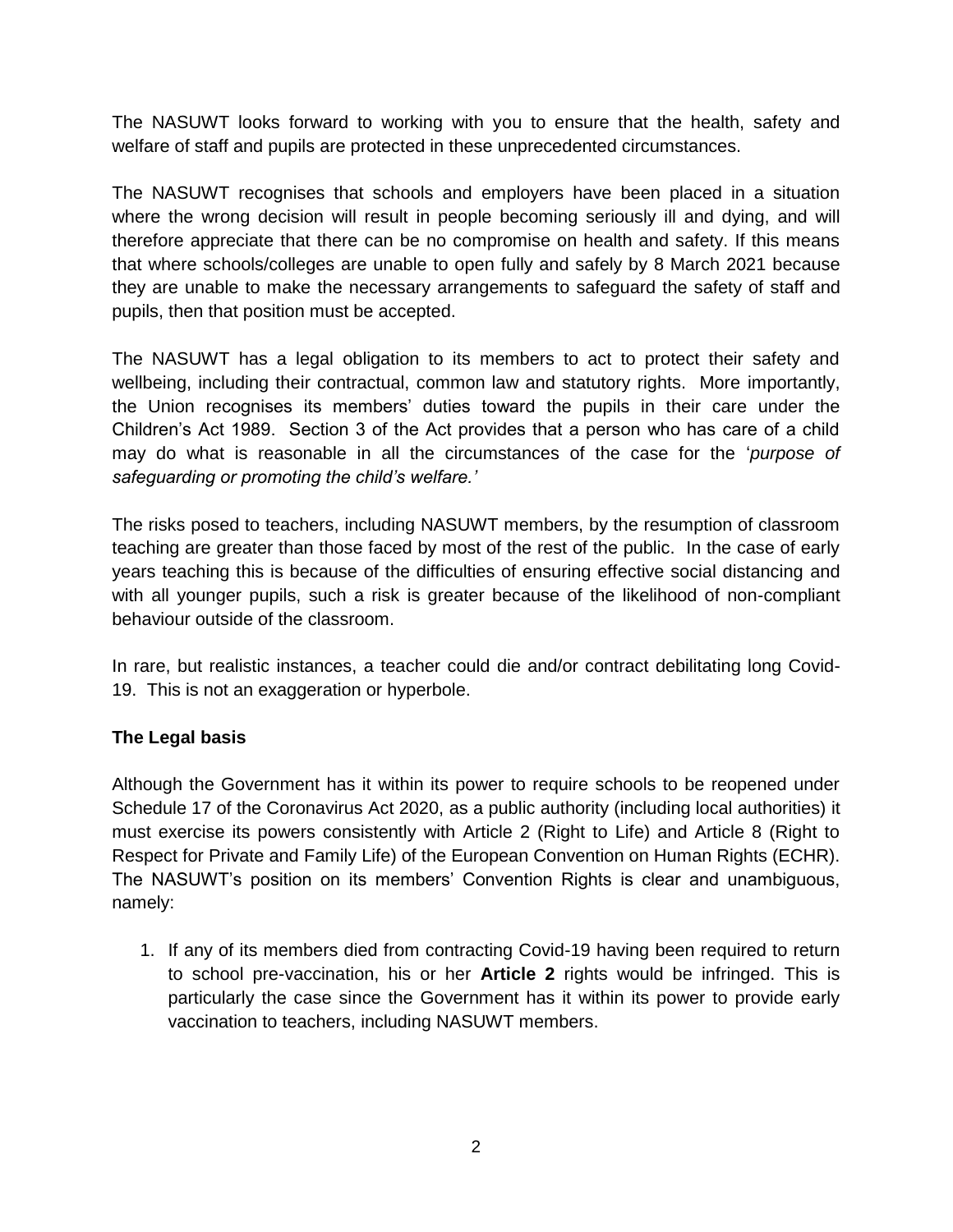2. Having its members placed at risk of catching and transmitting a serious disease to their families/support bubble is a material infringement of their right to family and private life.

In addition, and as indicated above, an important aspect for you as Employers is that your obligations under the Health and Safety legislation are non-delegable. I refer you to the following health and safety legislation for ease of reference:

- 1. Section 2 of the Health and Safety at Work Act 1974.
- 2. The duties in the Management of Health and Safety at Work Regulations 1999 (the '1999 Regulations').
- 3. The duties in the Workplace (Health, Safety and Welfare) Regulations 1992.
- 4. The duties in the Personal Protective Equipment at Work Regulations 1992 to provide suitable personal protective equipment ("PPE"), if you cannot otherwise adequately control the risks to the health and safety of employees from the pandemic.
- 5. The duties in the Control of Substance Hazardous to Health Regulations 2002.
- 6. The duties in the Safety Representatives and Safety Committees Regulations 1977

Under these primary legislation and statutory instruments, it is for the employer to satisfy itself (and its liability insurer) that there is no unreasonable risk to the health and safety of staff, including NASUWT members, and it cannot be absolved from this duty, which is found in primary legislation by an order made, or action taken, under Schedule 17: *R v Secretary of State for Social Security, Ex p Joint Council for the Welfare of Immigrants [1997] 1 WLR 275,* which was cited with approval and applied by the Supreme Court in *R (on the application of Unison (Appellant) v Lord Chancellor (Respondent) [2017] 3 WLR 409 at paragraph 103.*

Therefore, primary legislation merely sets out a statutory power, which cannot abrogate the duty placed on Employers by section 2 of the Health and Safety at Work Act. It is noteworthy that a breach of the general duties under this provision is a criminal offence.

The NASUWT's expectation is that all Employers must ensure that all schools and settings have completed their pre-opening health and safety checks, including consulting on and publishing an updated risk assessment together with an assessment of the equality impact of the measures to be implemented

.